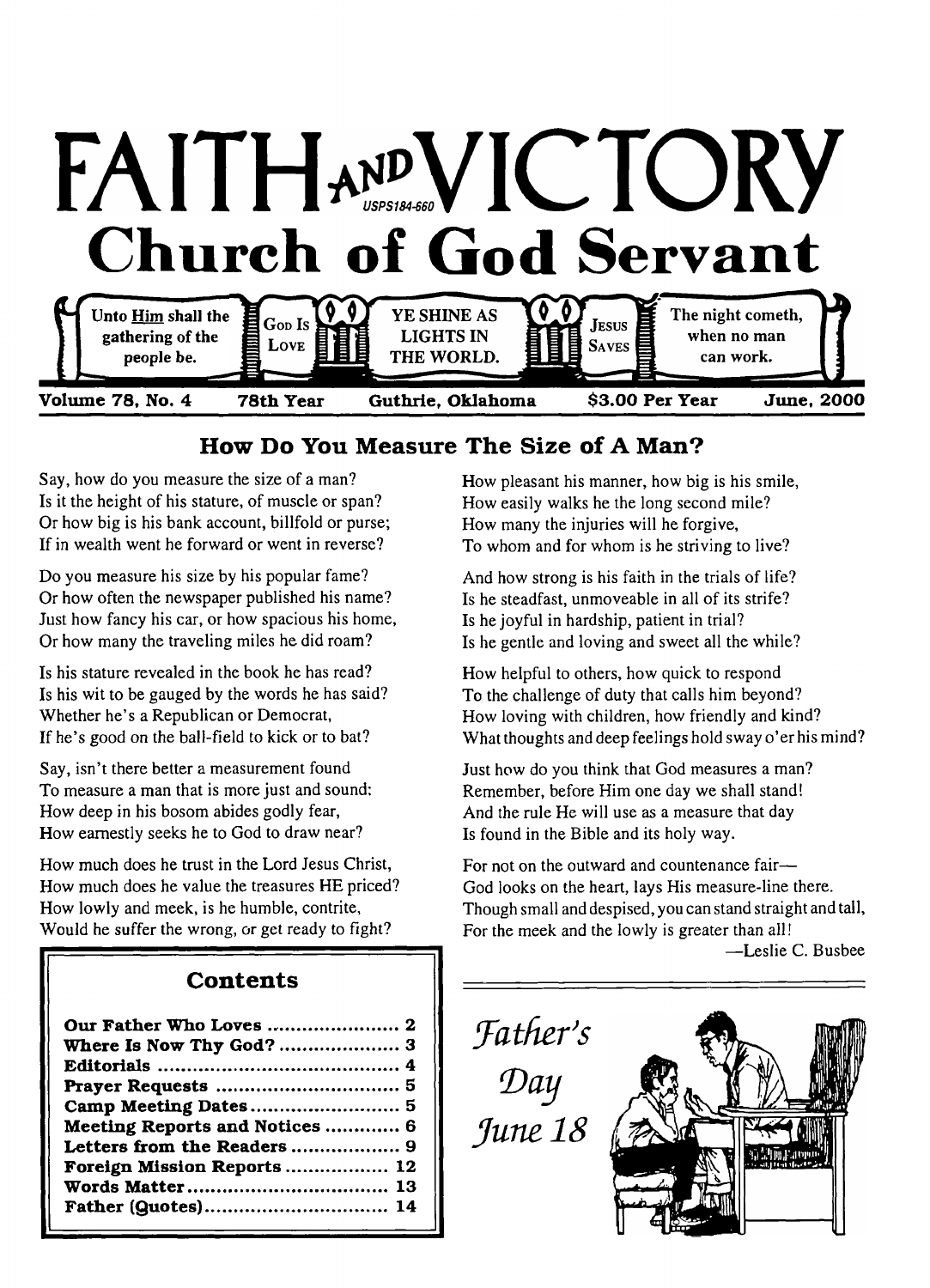# <span id="page-1-0"></span>**Our Father Who Loves**

**(i John 4:7-12) By**

#### **Bro. Clifford Wilson**

*'"Befoved, Cet us Cove one another, for Cove is of Qod; and every one tfidt (oveth is Bom of Qod, and CqwwethQod.SCe that (oveth not fqioweth not Qod; for Qod is L'ove*. *In this was manifested the Cove of Qod toward us, Because that Qod sent his only* begotten Son into the world, that we might live

*through him. ^Herein is Cove, not that we Coved Qod, But that he Coved us, and sent fus Son to Be the propitiationforoursins. Beloved, ifQodso Covedus, we ought also to Cove one another. 9(p manhathseen Qod at any time. If we Cove one another, Qod dwedethinus, and his Cove is perfected in us."*

Wondrous Father, King Immortal, Parent of celestial mold, You who styled within Your concept, beings You would love and hold, Spake the words and into being, on a world that You had planned Brought You forth in Your own likeness, creature that You named a man.

Deftly formed into this mortal, was Your image as a God. God whose parent disposition, is the attribute of love. Heaven's love, when formed by lover, seeks a love to enfold.

But love can never fill its purpose, until each both loves and holds.

Now 'tis clear why in creation, beings came who could, when held, Yield themselves to lent affection, and return their own as well. We can also see why nature, even when by man reviewed, Held no candidate sufficient, such a lofty place to use.

So was formed a special helpmeet, taken from created man, Which could bear celestial image, yet be joined as one with man. So entwined would be this union, until two should merge as one, Man and wife completely blended, by the work that love had done.

Heavenly love to earth was granted, came to join much more than two. Father's love sought to be blent with, human love that would be true. Every soul became the loved one, God was seeking to enfold,

While He hopes that love would flow from, every heart for Him to hold.

Gracious Master, precious Author, Portrait of such bliss sublime, Teach us how to so embrace You, and this attribute divine,

Till from us in every detail, of the life which we display, Will be found Your sacred image, borne in us in every way.

From the storehouse of Your wisdom, to these minds of mortal clay May we comprehend the meaning, of the words we hear Thee say, That of all divine instruction, issued to the hearts of men This one stands without an equal, reaching both to foe and friend.

Precious Lord, reveal the volume, of the impact love bestows. Help us see that every virtue, found in Thy celestial fold

Is increased in depth and meaning, when it's crowned with heaven's love Bearing to the one receiving, compound virtue from above.

This.reveals why love is foremost, for it stands above the rest. Fill ius Lord, with truth and pity, make us good and kind and blest,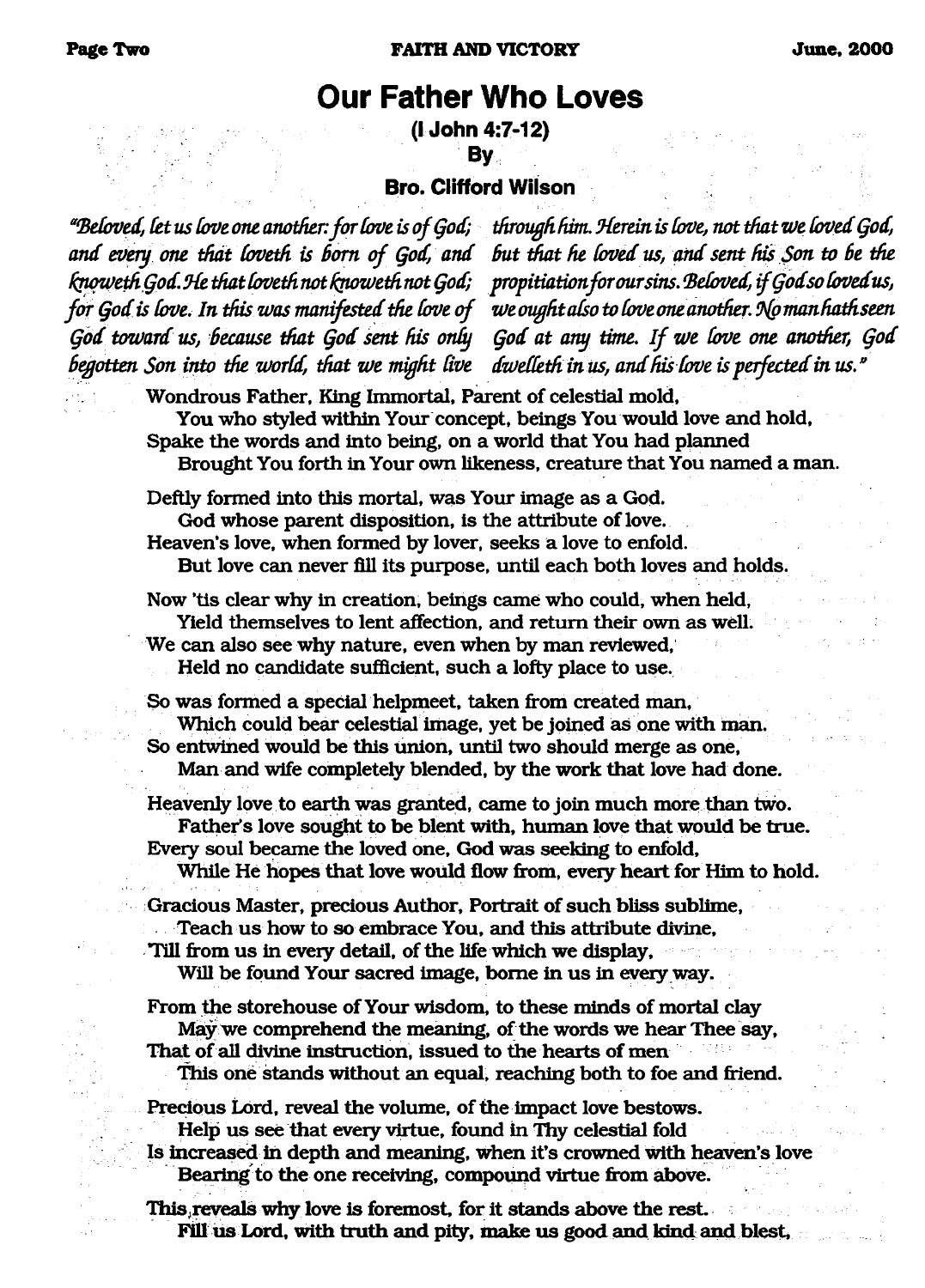Make us gentle, meek and patient, heaven's virtues all possess But without this crowning feature, there is no divine success.

We may love our fellow beings, cultivate a life that's clean, Win respect and reputation, hold acclaim and high esteem, But unless we've loved our Father, in response to love He's sent

And in turn received His image, we cannot with Him be blent.

In Thy love is life eternal; Thou alone that fountain keeps Tis that love sent to mortals, that will make our lives complete. The Thy life our love enhances, as we yield our love to Thee, Heaven's love, sent and accepted, will convey us home to Thee.

# <span id="page-2-0"></span>**Where Is Now Thy God?**

A Tale of The French Revolution By James F. Cobb (Continued from last month.)

Scarcely had the doors closed behind Laforest before he sat down to his desk to write a report to Robespierre. He first mentioned Kemer. He described him as a restless and dangerous man, and accused him of endeavoring to excite a tumult against the Government in the town where he dwelt. Then he proceeded to mention Laforest's exertions to effect the liberation of this rebel, and introduced the expressions he had made use of, accompanying them with the odious meaning which he knew how to apply to them. At the conclusion, he inquired what should be done with both men.

He had not to wait long for the answer, which ran thus:—"Away with them both to the guillotine; they are both dangerous to the welfare of the Republic; and must be sacrificed. Laforest has been suspicious to me for some time. It is time that he was put out of the way."

Laforest was at his inn, and waiting for the liberation of his friend. He hoped to see him come in every moment. But instead of Kemer, ten gendarmes entered, and arrested him in the name of the Republic and the law.

"Silence, you bloodhounds! " he cried, in wild excitement, "the law has nothing upon which to arrest me."

He was forced to go with them. They led him to the prison, which was already overflowing. The two friends embraced each other.

"And it is thus we meet again!" said Kemer, painfully moved. "I have drawn you down with me into the whirlpool from which you nobly wished to rescue me."

"Yes, I too must perish in it," answered Laforest, smiling bitterly. "For a long time I have

thought it would come to this. They say it is the welfare of the Republic demands it, but really it is their own bloodthirstiness, which is insatiable."

And then he poured forth reproaches against his former friends, the members of the Reign of Terror—especially against Robespierre, whom he called a hypocritical knave and a bloodthirsty tyrant.

Kemer listened to him for a long time in silence; then he tried to turn the conversation from persons to things. He called the present sad state of affairs a judgment of God upon unhappy France. "It must be so," he said; "the sins of the land and its inhabitants had long ago filled up their measure of iniquity. After God, with great long-suffering, had for a long time withheld the punishment. He at last had poured out the vials of His wrath over the country which had cast Him off, and said, 'We will not have this man to reign over us.'"

Laforest did not agree in his friend's opinion. He still saw the salvation of France in the Revolution alone, though he deeply felt that the men now at its head were guiding it wrongly, and were utterly unworthy of it. He still held firmly to his theories concerning the good and happiness of the people, though they had already so conspicuously failed. They conversed for a long time without being able to agree, when Kemer turned the conversation on their own circumstances.

"According to all appearances," he said, "we have only a few days, perhaps only a few hours, to live; then we must stand before God, the (Continued on page 15.)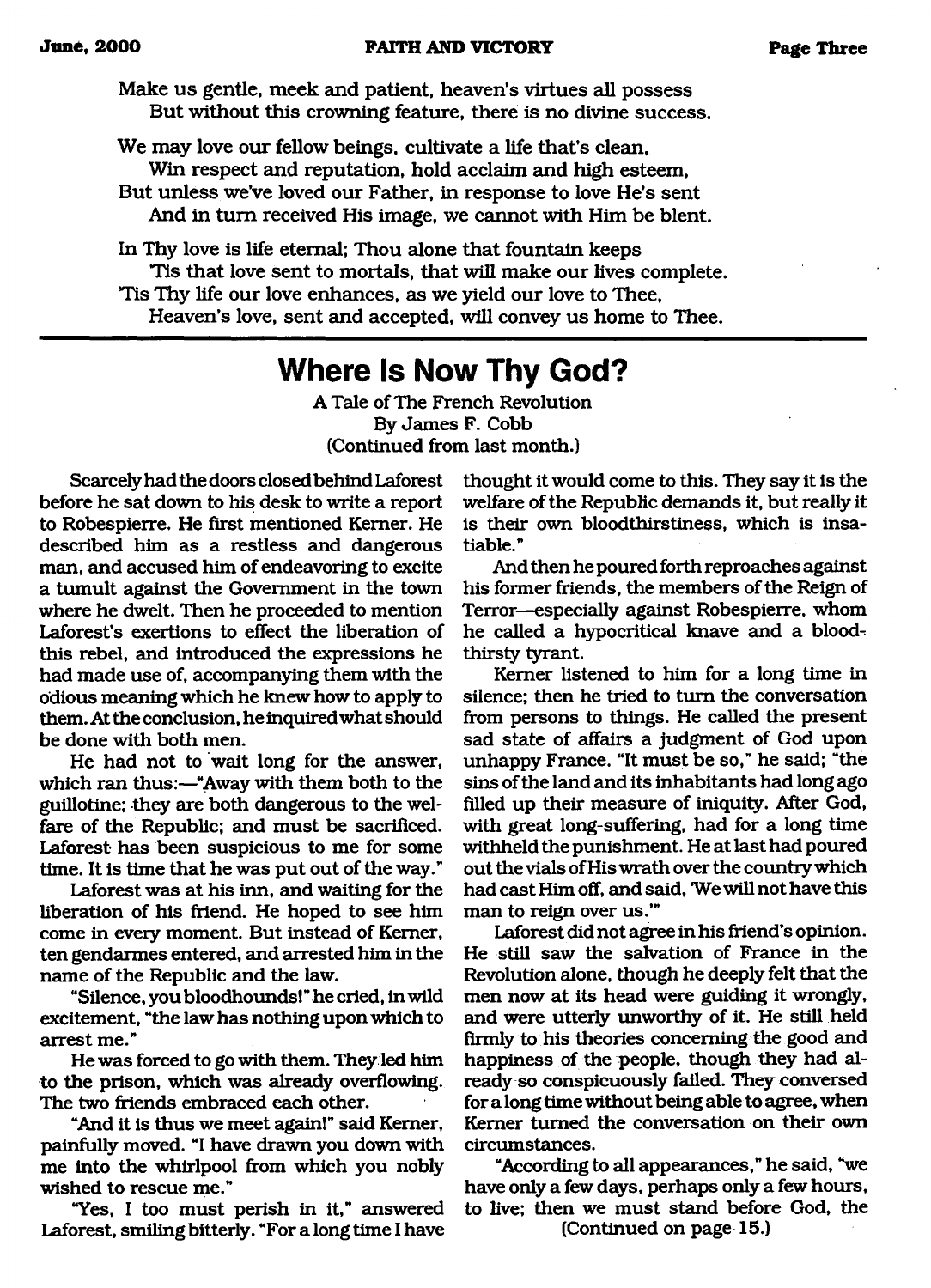# **FAITH AND VICTORY 16 PAGE HOLINESS MONTHLY**

#### . . . .

This non-sectarian paper is edited and published in the interest of the universal CHURCH OF GOD each month (except August of each year, and we omit an issue that month to attend camp meetings), by Wayne Murphey, and other consecrated workers at the FAITH PUBLISHING HOUSE, 4318 S. Division, Guthrie. OK 73044 (USPS184-660).

(Periodical postage paid at Guthrie, OK)

Notice to subscribers: When you move or change your address, please write us at once, giving your old and new address, and include your zip code number. The post office now charges 50< to notify us of each change of address.

Dated copy for publication must be received by the 18th of the month prior to the month of issue.

#### **SUBSCRIPTION RATES**

. . . . . .

Single copy, one year..................................................... \$3.00 Package of 5 papers to one address, one year ......... \$12.00 Larger quantities are figured at the same rate.

This publication teaches salvation from all sin, sanctification for believers, unity and oneness for which Jesus prayed as recorded in John 17:21, and manifested by the apostles and believers after Pentecost. By God's grace we teach, preach, and practice the gospel of the Lord Jesus Christ-the same gospel that Peter. John, and Paul preached, taught, and practiced, including divine heading for the body. James 5:14-15.

Its motto: Have faith in God. Its object: The glory of God and the salvation of men; the restoration and promulgation of the whole truth to the people in this "evening time" as it was in the morning Church of the first century; the unification of all true believers in one body by the love of God. Its standard: separation from the sinful world and entire devotion to the service and will of God. Its characteristics: No discipline but the Bible, no bond of union but the love of God, and no test of fellowship but the indwelling Spirit of Christ.

Through the Free Literature Fund thousands of gospel tracts are published and sent out free of charge as the Lord supplies. Cooperation of our readers is solicited, and will be appreciated in any way as the Bible and the Holy Spirit teach you to do or stir your heart. "Freely ye have received, freely give." Read Ex. 25:2; I Chron. 29:9; II Cor. 9:7; and Luke 6:38.

Freewill offerings sent in to the work will be thankfully received as from the Lord. Checks and money orders should be made payable to Faith Publishing House. All donations are tax deductible.

A separate Missionary Fund is maintained in order to relay missionary funds from our readers to the support of home and foreign missionaries and evangelists.

In order to comply with the Oklahoma laws as a non-profit religious work, the Faith Publishing House is incorporated thereunder.

#### **FAITH PUBLISHING HOUSE**

**P. O. Box 518, 4318 S. Division. Guthrie, OK 73044 Office phone numbers: 405-282-1479, 800-767-1479; fax number: 405-282-6318; home phone: 405-282-6170. Internet address: <http://www.faithpublishing.com>**

**Postmaster: Please send address corrections to: Faith Publishing House, P. O. Box 518, Guthrie. OK 73044.**



Fatherhood is a sacred position. It has been said that to God Himself we can give no holier name than "Father." It is the appellation which Christ Himself ascribed to God. (Matt. 6:9.) Yet sometimes the trials and mundane duties of parenthood make a person feel anything but divine. Children have away of stripping away all of the regal facade and amplifying the humanness of parenthood through servitude.

On this Father's Day, if you are privileged to have a father still living, do something special for him. Make him feel like it was worth all the self-sacrifice it took to raise you to adulthood. If you are still at home and under a father's care, do something to lighten his load and make his heart glad. This will set a good precedent for when you are a parent looking for your child's honor and love.

Throughout the month of May, thousands of books have been reprinted here at the Print Shop to replenish our regular stock. This has required ordering 5,000 pounds of paper. The burden of meeting this expense is offset by the anticipation and hope that many will be blessed through the knowledge gained in what is being sent out. We appreciate all who stand by us and make it possible to fulfill this commitment of publishing the Gospel.

For some months, the hymnal *Evening Light Songs* has been out of stock. We apologize for the length of time it is taking to reprint this book. Thanks for your patience in waiting for orders to be filled.

Bro. John Varghese, his wife, Sarah, and their son, Bro. Biju, made visa applications with the American consulate in India to attend some of the summer camp meetings here in the States. Word has been received that the applications for Bro. John and Sis. Sarah were accepted, but Bro. Biju's was denied. Please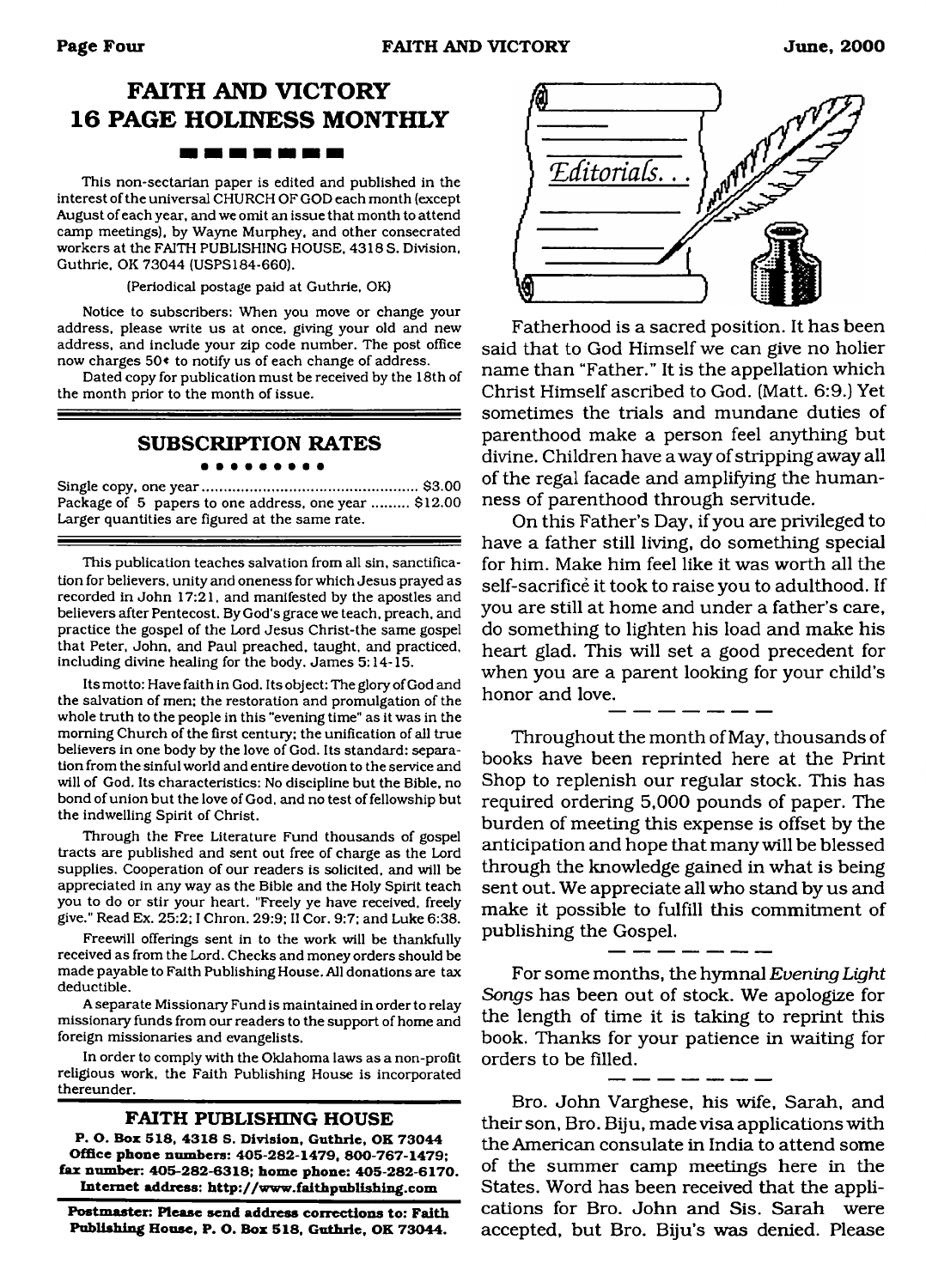pray with us that this denial can be reversed. Also pray that the financial aspect of their trip can be met.

We encourage ministers to send in obituaries for funerals at which they officiate. Many times this is the only source we have of obtaining memorials of saints to print in the *Faith and Victory.*

We ask all of you who have a love for the truth to continue to uphold this printing work in your prayers. And if in any way we can be of assistance to you, please let us know.

Yours in the interest of God's Kingdom,

—Bro. Wayne Murphey



FL—"We would like to request special prayer for a dear family friend, Allen Lucas. He is to undergo angioplasty surgery on May 25, then a serious aneurysm operation on May 26. Please pray that God will extend extra mercy on his behalf. Pray also for his wife, Carole, during this difficult and trying time.

"Also please remember another friend who is dear to the family, by the name of Helen. We are praying for God to completely restore sight to her eyes. We praise God for what He has already done.

"As always, we would appreciate prayer for my dad, Bro. Willard Underdown. He has been having a lot of heart problems. We serve a mighty God, Who is able to fill ALL our needs. Thank you for your remembrance of these requests." —Kevin and Cheryl Smith

AR—"My sister-in-law wanted me to send in a prayer request for her. She needs prayer for her legs. She wants to be able to walk again.

"I need prayer for my knees and legs also."

—Sis. Nellie West

## **Standing Prayer Requests**

Sis. Lydia Bennett Sis. Alscene Breckenridge Bro. Jon Busbee Sis. Mamie Butcher Bro. Nathan Carver Sis. Estelene Cramer Bro. Daniel Davis, Jr. Bro. Dale Doolittle Sis. Elaine Dunn Bro. Ben Harrison Sis. Mary Hughes Sis. Janice Johnston Bro. Louis Kimble Sis. Helen Lambright Sis. Betty Lassche The Lounds sisters Sis. Loraine Lucas Sis. Mattie McIntyre Sis. Bertha Miles Sis. Virginia Myers Sis. Dollie O'Neal Bro. O. C. Porter Sis. Melba Powell Sis. Rose Samons Sis. Myrtle Savoie Bro. Rudolf Schmidt Sis. Kay Stover The Mitch Taylor family Bro. Curtis Williams, Sr. Bro. Max Williamson Sis. Esther Wilson --------

# <span id="page-4-0"></span>**Camp Meeting Dates 2000**

**Holly Hill, SC**—June 4-11 **Jefferson, OR—**June 9-18 **Tulsa, OK—**June 11-18 **Green Bank, WV**—June 16-22 **Alcoa/Maryville,** TN—June 21-25 **Fresno, CA—**June 30-July 9 **Northport, AL**—June 23-July 2 **Loranger, LA—July 2-9 National (Monark Springs, MO)**—July 21-30 **Myrtle, MO—**August 2-6 **Bakersfield,** CA—August 9-13 **Boley, OK—**August 24-27 **California State (Pacoima)**—Aug. 25-Sept. 3 **Wichita, KS**—September 15-24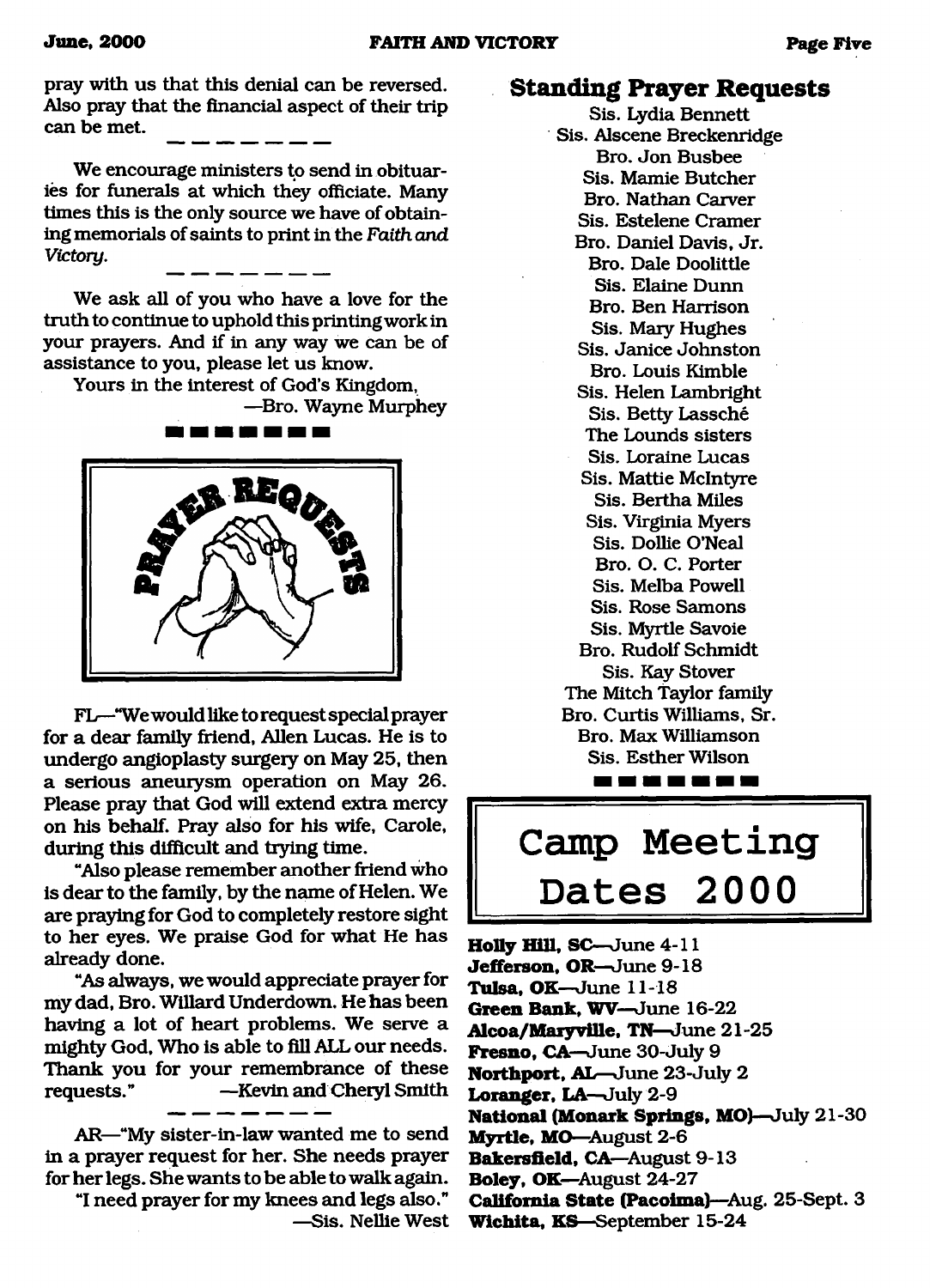#### **MEETING REPORTS AND NOTICES**

#### **WICHITA, KS, MEETING REPORT**

The saints in Wichita are happy to report that God blessed us with a really good meeting. The Word was really stirring and many people sought the Lord at the altar for different needs. The Lord was faithful, and the Holy Ghost successful in getting people to move when they should, and to get help to their souls in pressing on to glory with victory.

We thank the Lord that several were saved in this meeting. Seven sought for salvation. Please pray that they will let God keep them. It is such a wise move for people to change from Satan to God, and then run for their lives to stay ready to go in case death should come unexpectedly to them.

We had a number of ministers at all times during the meeting. To God be the glory. We appreciate all who came to be in the meeting and help in the battle. May they all continue to be blessed by God.

—Submitted by Sis. Shirley Knight

### **HOLLY HILL, SC, CAMP MEETING**

Lord willing, this year's Holly Hill, SC, camp meeting will be held June 4-11, 2000. We are praying the Lord will pour us out a blessing from heaven. We need the Holy Spirit to work in convicting sinners to salvation and saints to a closer walk with God. We send a heartfelt invitation to all, either by your presence and/or prayers.

There are cabins and dormitory spaces on the grounds, and the Lord has blessed that it has worked out most of the time for us to have been able to provide lodging here for most all who have come. The Lord has blessed us to add another bedroom and bath in with our kitchen addition, which will also help to expand our lodging capacities. But for any who would prefer otherwise, there are also motels approximately 10 miles from the campgrounds: Super 8 Motel (803) 854-3456; Ramada Inn (803) 854-2191, Santee Economy Inn (803) 854-2107, and the Days Inn (803) 854-2175.

For more information you may contract Bro. Carl Shaffer, (803) 492-3256, or Bro. Floyd Crummie, (803) 496-5768, or Bro. Alvoid Pratt, (803) 492-3366.

—Bro. Carl and Sis. Becky Shaffer

#### **JEFFERSON, OR CAMP MEETING**

The saints in Jefferson, OR, warmly welcome you to their summer camp meeting which commences June 9 at 7:30 p.m. and will end June 18. This meeting is held to give people special opportunity for salvation from sin and edification for the believer. The Lord has been good to bless this meeting in the past with His presence and we certainly would appreciate your prayers and presence.

There will be two services each day at 10:30 a.m. and 7:30 p.m. A 2:30 afternoon service will be included on the weekends. Lunches will be served daily. There are R. V. hookups available. Sleeping accommodations will be provided, and if you need more information you may contact the pastor, Bro. Bob Wilson at (541) 327-3621 or Bro. Clifford Smith at (503) 581-4575.

**TULSA, OK, CAMP MEETING**

The Tulsa, OK, camp meeting, Lord willing, will begin on Sunday, June 11, 2000, and end on Sunday, June 18, 2000.

There will be morning and night services Monday through Saturday at 10:30 a.m. and 7:30 p.m., with afternoon services on both Sundays.

All are invited to attend. Please pray that everyone who does attend will receive a blessing and get the help that they may need.

The Church address is 1102 E. Pine PI. (The nearest main intersection is Pine and Peoria.)

For further information contact the pastor, Bro. Charles Lowe, (918) 584-6838 or Bro. Charles Rhodes, (918) 272-9682. The chapel telephone number is (918) 585-2442.

#### **GREEN BANK, WV CAMP MEETING**

The annual camp meeting of the Church of God in Green Bank, WV, will be held on June 16-22, 2000.

We have two services daily at 11:00 a.m. and 7:00 p.m. Breakfast is served at 9:00 a.m. and the midday meal immediately following the a.m. service. A snack is served after the evening service.

The meeting will be conducted again at the White Pines Camp Ground in Arbovale, just off Rd. 28 and 92.

Lodging is available on the grounds, as well as the camper hook-ups. Motels are within a short driving distance. We would like to know in advance if you need lodging, so as to make sure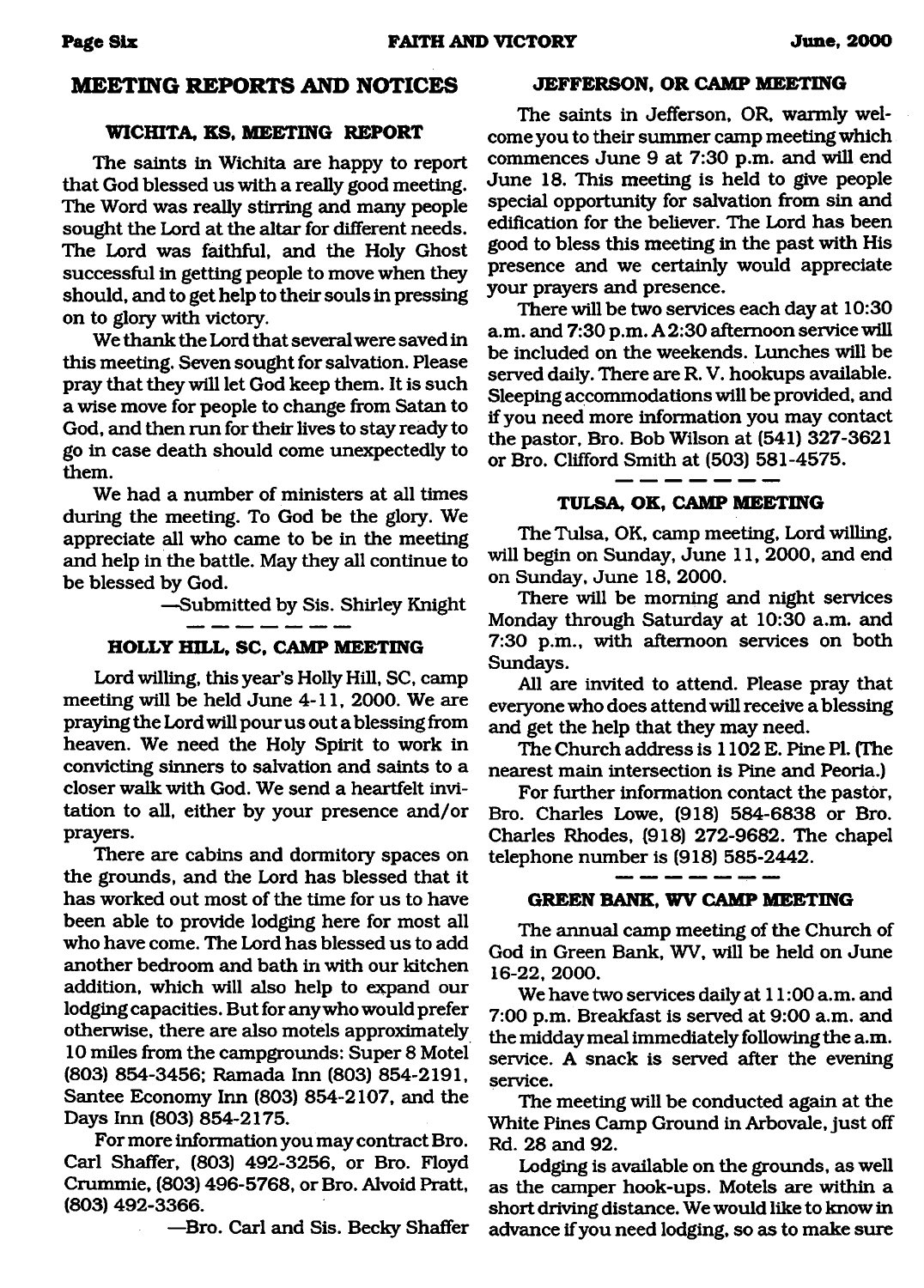space is reserved, but if you cannot do that, come when you can.

We often have cold weather at night, so bring a jacket. Of a day, you may need an electric fan in your room. Please bring your own bedding.

Lord willing, we hope to see many of you at the meeting. If you cannot attend, please pray for the meeting to be blessed.

If you have any questions, call Bro. Toney Samons, (304) 456-3017 or Bro. Marty Clevenger, (304) 456-3242.

#### **ALCOA/MARYVILLE REVIVAL MEETING**

Lord willing, the congregation here plans a revival meeting June 21-25,2000. Services will be held nightly at 7:00 p.m. with day services to be announced. Sunday services will start at 9:45 a.m. and 11:00 a.m. and end with a singspiration to start at 4:00 p.m.

Accommodations are limited but nearby hotels are available. Pray that God will send workers of His choosing and pray for the meeting. Everyone is welcome.

For more information contact Bro. and Sis. Jimmy McDonald, (865) 977-6997 or Bro. and Sis. Dwight Porter, (865) 984-2348. The chapel phone number is (865) 681-6838.

#### **NORTHPORT, AL, REVIVAL**

The saints from Northport, AL, wish to hold its second revival tent meeting, Lord willing and conditions permitting, on June 23-July 2, 2000**.**

We extend a warm welcome to each and every one who is led to come and be with us in this meeting. We are praying that the Lord will send ministers and workers of His choosing.

The meeting is conducted on a freewill offering basis. You may send contributions to Sis. Sharon Horn, 2107 3rd St. E., Tuscaloosa, AL 35404.

There will be some home accommodations and there are hotels near the campground. Meals will be served daily.

Services will be 7:30 nightly with day services to be announced. Weekend services will be 10:30 a.m. and 7:30 p.m.

Please pray that God will stir souls to come and be in this meeting, save souls, sanctify believers and heal bodies. We really desire to see the Lord add to His church here in Northport, AL.

For more information you may contact Bro.

Louis Kimble, 2252 Tupelo St., Kenner, LA 70062, (504) 467-9039 or Sis. Bernice Petty, 2207 4th St. E., Tuscaloosa, AL 35404, (205) 553-4450 or Sis. Jessie Shelton, 3940 28th Ave., Northport, AL 35473, (205) 339-3026.

 $-S$ is. Sharon Horn

#### **FRESNO, CA, CAMP MEETING**

Dear saints: Greetings of flove in Jesus' dear name—a name we love so dearly.

We are sending a hearty welcome to you to attend the Fresno Camp Meeting from June 30- July 9, 2000. On the first Friday and Saturday the meeting will be an evening service at 7:00 p.m. There will be three services on both Sundays as follows: 9:30 a.m. Sunday School, 10:30 a.m. general services and 7:00 p.m. evening services. Beginning on Monday and going throughout the week, there will be a 10:30 a.m. service and a 7:00 p.m. service.

Let us pray that God will send souls out to the services, both saints and sinners. The Lord has a rich blessing for all who attend. If you can't attend, please pray with us that the Lord will have His way and His purpose will be worked out in this camp meeting. There are souls who need to be saved, believers to be sanctified and bodies to be healed.

The directions to the Church are: Coming from the north on 99, take the Belmont exit, go east 3 miles to First St., turn right and go two blocks to Grant. The church is on First and Grant. Coming from the south, take the Ventura exit, go east to First St., turn left and go to Grant.

For further information, contact the pastor, Bro. Charles Taylor, 3014 Helm Ave, Clovis, CA 93612, (559) 348-9029 or Bro. Charles Parrish, 1325 E. Fedore, Fresno, CA 93705, (559) 221- 6808.

#### **LORANGER, LA, CAMP MEETING**

It's not too early to lay up prayers for the summer meetings, "for lo the fields are white already to harvest!" The camp meeting services here at Loranger are to convene July 2-9, 10:30 a.m. and 7:30 p.m. Let us search and prepare our hearts that the meeting will be the means of encouragement, salvation and "times of refreshing." We must "with one accord" intercede for our land, children and ourselves. See the last verse of Malachi.

There is a dormitory for the sisters and one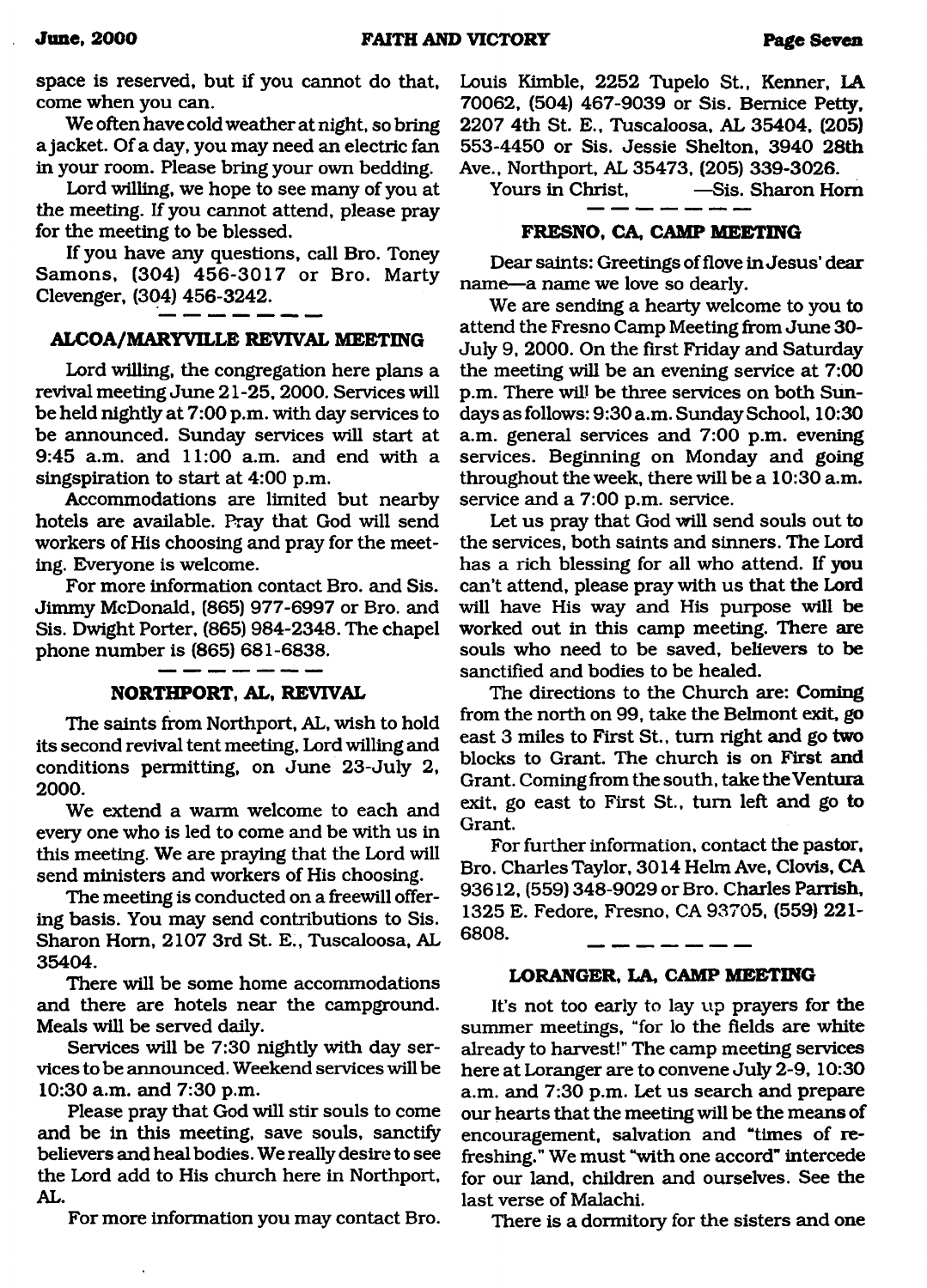for the brothers. Power and water hookups are provided for those with campers. Meals will be served and expenses met by freewill offerings.

From Loranger, go two miles south and about three and one-half miles east on Hwy. 40.

For those traveling 1-55, the grounds are about 10 miles east of the Tickfaw exit (take Hwy. 442 east which runs into Hwy. 40.)

For more information, write Nelson Doolittle: 51367Narretto Rd., Loranger, LA70446. Phone: (504) 878-6111. The chapel phone is: (504) 878- 2788.

#### **SOTH CAMP MEETING AT MYRTLE, MO**

It was Bro. Egbert Allen who, around the year 1950, suggested having a camp meeting at Myrtle, MO. The idea seemed good to many of the brethren, so as a result, the first camp meeting was held at Myrtle in 1951. This meeting was so blessed of the Lord that it was decided to make it an annual event. As the years progressed, the Myrtle camp meeting began to grow until it became annually attended by many saints from many states. Indeed, no words could express the extent of the blessings that have been showered upon the camp meetings held here through the years and the value of the souls saved and sanctified as a result. Although many of the old saints who used to labor so faithfully on these grounds are now gone on to their eternal reward, and the meetings are no longer attended as they were 20 to 30 years ago, it is our desire to keep them going until Jesus comes. We would love to see the interest of the saints in the Myrtle camp meetings revived.

This year will make our 50th camp meeting. We would like to invite and urge everyone who can to attend. The date is August 2-6. At this time we are looking into the possibility of a tent meeting in conjunction with the camp meeting. If the Lord opens the door, a tent will be set up in Thayer, MO, about 16 miles from Myrtle, and the evening services will be held there as a special outreach to the people of this area. The daytime services will be held on the campground at Myrtle. Please pray with us about this and we will let you know definitely in the July issue of the *Faith and Victory* if these plans can be carried out.

It was around the year 1900, one hundred years ago, that the "evening light" truths of the gospel first came to this area. The James brothers, ministers of the Church of God, held about a four week meeting at Thayer, MO. My greatgreat-grandfather, Eliga Sorrell and my greatgrandfather, Jimmy Sorrell, attended a portion of that meeting and embraced the truth that was being proclaimed. That marked the beginning of a Church of God congregation at Myrtle. Thank God, He has preserved it for 100 years! We would love to see the torch of truth go forth again and touch the lives of many others in this area.

We thank the Lord for the temporal progress that is being made on the Myrtle campground. A work day was held on the first weekend of April and several dedicated brethren from Neosho came to help. Much was accomplished. The cabin units were painted and a new heating and air conditioning system was installed in the chapel. At the present time we are in the process of remodeling the inside of the chapel. We hope to have this work completed before the camp meeting. We desire the interest and prayers of the saints in regard to the Lord's work here, and especially that the Lord would send us a pastor. —Bro. Harlan Sorrell

and The Myrtle Congregation

#### **BAKERSFIELD, GA, CAMP MEETING**

A sincere invitation is extended to saints and friends everywhere to join with us in our battle against sin. Lord willing, our annual camp meeting will begin Wednesday, August 9, through Sunday, August 13. On Wednesday through Saturday, there will be two services daily, 12:00 noon and 7:00 p.m. On Sunday there will be Sunday school at 9:30 a.m., morning worship at 10:30 a.m. and an afternoon service at 2:30 p.m. We are expecting God's presence to save sinners, sanctify believers, heal, restore, edify and encourage. Come and join us if you can. If you can't come, please pray for the meeting that God will be glorified. For more information, please contact our pastor, Bro. Hayward Cox at (661) 366-4718.

—Submitted by Sis. Janice Herring

#### **BOLEY, OK, CAMP MEETING**

The Boley, OK, camp meeting will convene, Lord willing, August 24-27. We invite everyone to come and help us in this battle. If you can't come, please pray for the meeting.

—Sis. Anna Mae Thompson, (918) 667-3648.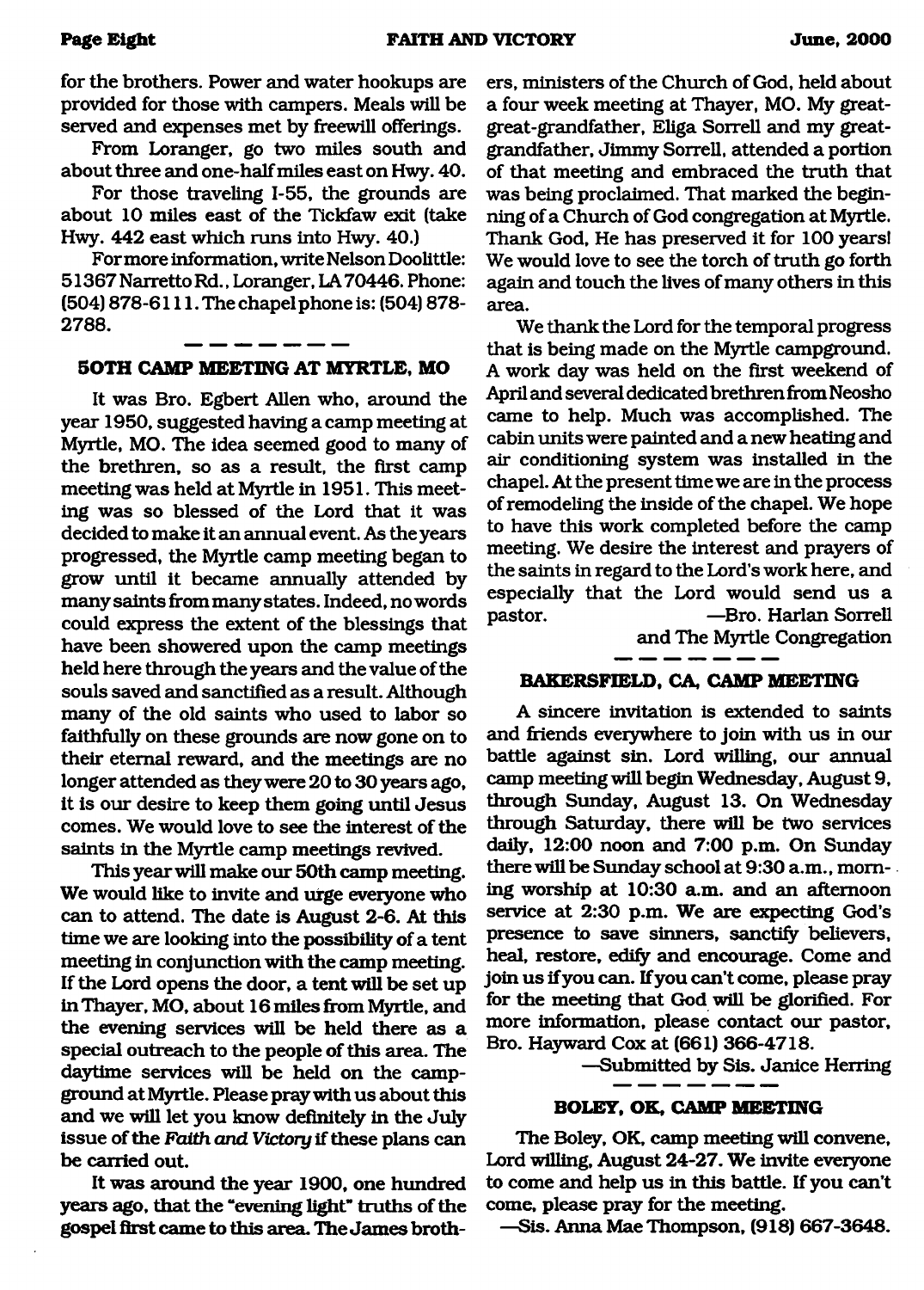#### **CALIFORNIA STATE CAMP MEETING**

The 51st Annual Camp Meeting at 12312 Osborne Place, Pacoima, CA, will convene Lord willing, Friday night, August 25, 2000. There will be three worship services daily, 10:30 a.m., 2:30 p.m., and 7:30 p.m., commencing Saturday, August 26, and continuing through September 3, 2000. Come and worship the Lord with us.

For information, lodging or directions, call Bro. Herbert Clay, (818) 897-1396 or the Sunset Guest Home, (818) 899-2022.

#### **WICHITA, KS, FALL MEETING**

The Wichita, KS, fall meeting has been set for September 15-24. On both Sundays we will have three services. Monday through Saturday (18-23), we will have two services daily- $-11:00$ a.m. and 7:30 p.m. God has always been faithful to supply the ministers needed for our meetings and we will again trust Him to do so. There is an open invitation to anyone to come to be a help, or to receive help, or both. God will provide any and everything that we all need. We will be expecting all-around blessings from our great, big God.

For further information, you may contact Bro. Emmanuel Gracey at (316) 778-1848, or Bro. Paul Phillips at (316) 721 -9557. The chapel is located at 1701 N. Ash Street and the phone number is (316) 267-9582. — Sis. Shirley Knight

#### <u>the the second bet see that she</u>

#### **NEW ORLEANS, LA, BUILDING PROJECT**

Dear saints: Greetings of love in the precious name of Jesus. We are encouraged to press on to the finish line. Let us never be discouraged or give the battle over. The victory is ours to claim.

We are writing at this time to express our sincere appreciation and confidence in all who have been faithful to invest in the building project here in New Orleans, thereby storing up treasures in heaven.

Since our last report, the building itself has been completed inside with all of its furnishings (carpet, pulpit, pews, fixtures, etc.). We have acquired a loan of \$24,000 to finalize the purchase of the property, with payments of \$256.00 per month for 14 years. At this time, however, the city is requiring us to complete the work outside, including parking and landscaping before they will do a final inspection necessary for us to be able to occupy. We are estimating the cost to finish at \$15,000, which we are expecting our God, who "hath begun a good work," to provide. Our expectation is earnest and many have expressed interest in meeting with us there as soon as services commence.

We desire your prayers and continued support that we may be faithful to do what the Lord would have us to in an effort to reach souls in this area in these last days.

Yours for souls,  $\qquad -$ Bro. John Clement, in behalf of Bro. Louis Kimble and the congregation in New Orleans



LA—Dear Bro. Wayne and Sis. Mary: Greetings in the precious Name that opens up the great storehouse of heaven to us and pours out His blessings.

It had been a very long time since I had been able to be in meeting or services with the saints, and my soul was so "hungry" to be with the people of God. I was told there was to be a gospel singing in Jena, LA, last Saturday evening, and oh, how I longed to go. A way opened up for me to go, so I began to pray earnestly that God would give me strength in body and make me physically able to go. For some time I had been doing better in body, but on Friday, before the singing, I was so very ill all day and so very weak. I kept praying, but didn't get any better, and when I retired for the night I was still very ill and in pain. I said, "Lord, I know this is only a trick of the devil to keep me from attending the singing."

So I started rebuking the devil. I didn't get much victory for several hours, but then the Lord helped me to sleep a few hours, and when I awakened I felt better. Thank the Lord! The singing and sweet fellowship of the saints was so precious to me and I am still rejoicing over being there.

I always look forward to receiving the *Faith and Victory* magazine, but this time I looked forward to it more eagerly than ever. I was so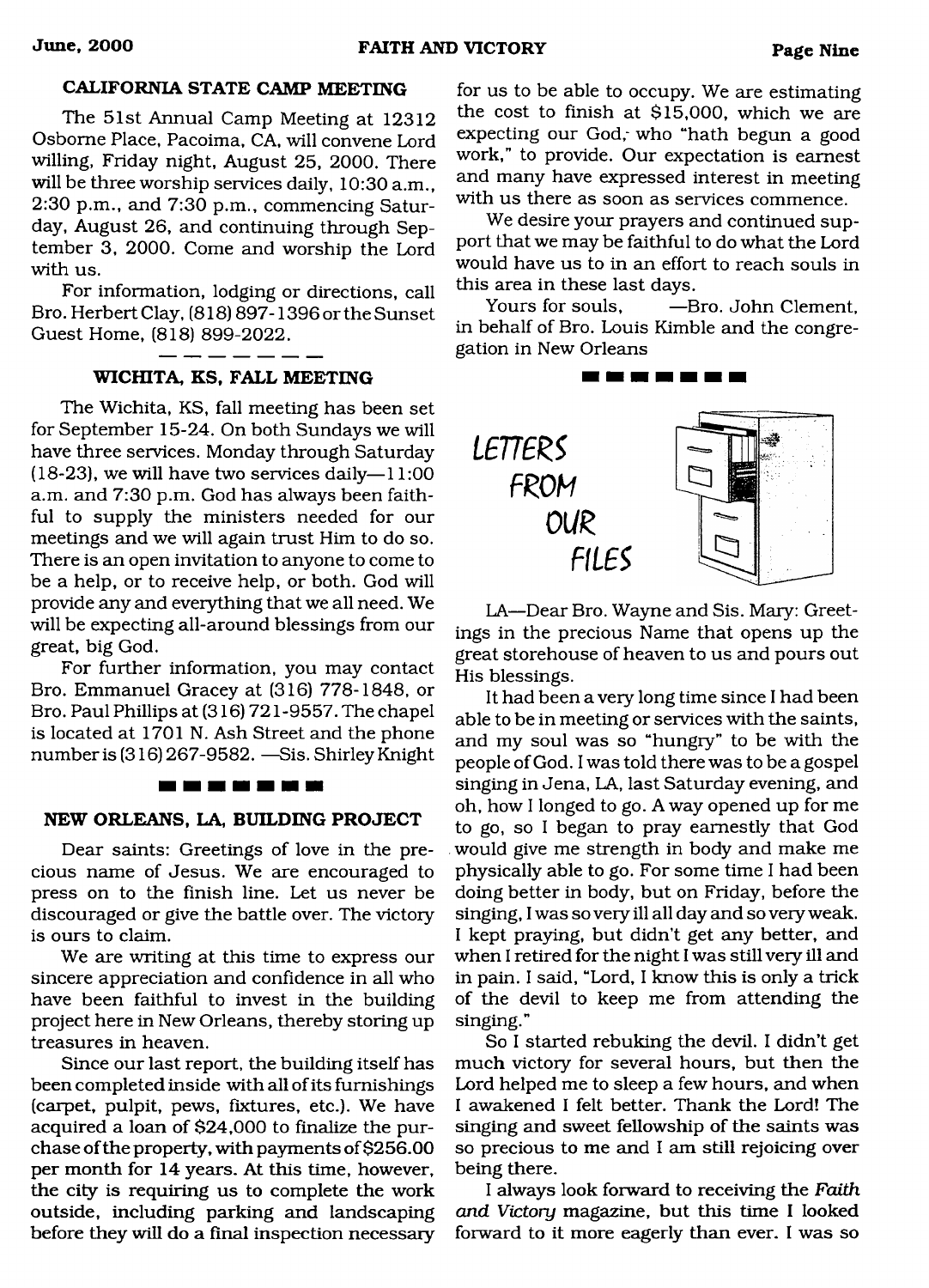eager to read of your trip to the Philippines.... May the Lord bless the dear ones and you two for your burden and help to them.

In Christian love, —Sis. S. Goldsberry

KY—Dear Bro. Wayne and co-workers: I trust this finds you dear ones encouraged in the Lord. We here are being blessed, thank the Lord. We had a soul saved recently and a backslider reclaimed. It is a great blessing to see precious souls come weeping their way to God. Help us pray for these dear ones.

I appreciate your prayers for my dear mother. She was critically ill, possibly with double pneumonia. It didn't look good at all. When I was called to come, I immediately had prayer with her. I didn't ask God to heal her as she is 83 years old. Her testimony was that she was ready to go, that she just wanted all her children to be saved and to meet her in heaven. She told us to see that Dad was taken care of. Well, God healed her another time. I believe she is planning on being in services, Sunday morning, the 14th, on Mother's Day.

The dear Lord is helping me for which I am very thankful. Oh it is a blessing to trust Him for soul and body. Dear ones, our souls are going to live forever and it is our choice as to where will live in eternity.

We have found a suitable building lot for a new chapel. We made an offer and the gentleman said he would get back with us. Please help us pray this will work out. We have enough to buy if they will take our offer.

There is a famine in this world for the Word of God and I am thankful that there are still some who are preaching it just like it is. I am so happy to be free. One time I wasn't able to say this. It is so good to be free, and I intend to stay this way by the grace of our living God. Isn't He good to us? What a friend we have in Jesus. He does what others are unable to do.

I want to send Christian love to all the saints. I want to also thank you all there at the Print Shop for the work you are doing for the Lord. It will not return unto you void. I also want to thank Bro. Jason Murphey for making it possible to be able to download your Sunday morning services on the computer. Then we can hear them in our homes. It is a blessing for us pastors to hear someone else. We need to be fed too. Keep up the good work and may God richly bless you all. ——Sis. Mary Hughes

LA—Dear Bro. Wayne and Print Shop workers: Greetings to all of you in the name of our precious Savior, the Lover of our souls.

It seems like time is passing so fast, soon to end here, and then it will be eternity for all of us. Oh, thank the Lord for making the way through Jesus, His dearSon, for all, whosoever will, to be with Him forever in a world of joy, bliss and happiness when this short life is over. That wonderful place where sorrow, pain and suffering is unknown, and where God and Jesus are. It seems like everyone would want to go there and be willing to pay whatever the price would be, for truly heaven is worth gaining at any cost.

The Lord is so good to all of us, His children, watching over each one. Surely His faithful, trusting children are special to Him and He won't fail to give us anything He sees is good for us.

I trust the Lord is blessing in all the needs there at the Print Shop. I know the little paper is a real blessing to many, and is a source of light to hungry ones who don't know the truth as those who have heard and been taught all or much of their lives.

Christian love and prayers,

—Sis. Alta Flynn

LA—Dear Bro. Wayne and Sis. Mary: I was happy to have been informed about your trip the week you left, so I joined with others in prayer for you. And thank the Lord, you had a safe and profitable trip!

Recently, I was going through some trials. One morning before praying, I read in II Corinthians, the fourth chapter, where Paul gives his testimony. I was much encouraged. None of us has ever suffered as he did, but each child of God has some "suffering with the Savior'' to do. Paul says in the 8th, 9th and 10th verses of this chapter, "We are troubled on every side, yet not distressed; we are perplexed, but not in despair; Persecuted, but not forsaken; (Praise the Lord, He has promised He would never leave us nor forsake us!) cast down, but not destroyed; Always bearing about in the body the dying of the Lord Jesus, that the life also of Jesus might be made manifest in our body." Dear Lord, help us to be the witnesses we should be for You is my prayer.

Then at the end of the chapter, verses 16,17 and 18 give a "lift" to this 80-year-old-pilgrim— "but though our outward man perish, yet the inward man is renewed day by day. For our light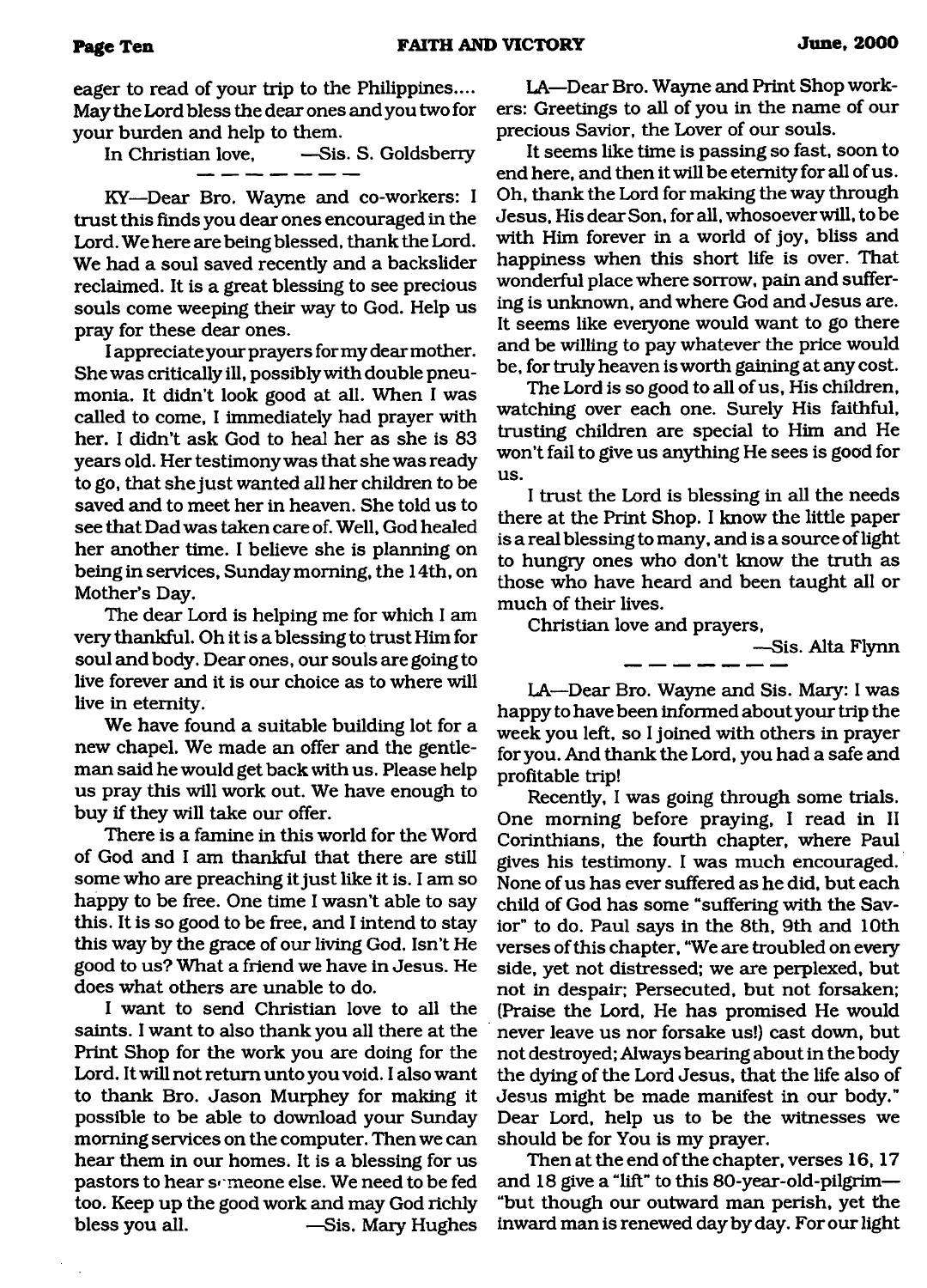affliction, which is but for a moment, worketh for us a far more exceeding and eternal weight of glory; (Just think, these are light and are but for a moment, though they seem so heavy and lasting at times.) While we look not at the things which are seen, (What terrible things we see and hear about today!) but at the things which are not seen: for the things which are seen are temporal, but the things which are not seen are eternal." We must keep our sights high—on Jesus and His promise of the place He has gone to prepare for us.

After reading the above, I was much encouraged to press on and suffer with my Savior!

Yours for the Lord,

—Sis. Audrey Henry Carver

OK—DearBro. Wayne and family: Greetings to you in the lovely and mighty name of Jesus. I am so glad that we find in Him our all and all. I am glad that we have found a home for the soul while here in this world and then a brighter home over there. The poet has said that we will "sing a sweeter anthem" over there. But we can have an anchor for the soul, which is Christ, while here. (Hebrews 6:19.)

We appreciate the fact that the gospel is going forth and trust that God will continue to bless and anoint.

Your saved brother. - T. V. McMillian

Switzerland—Dear Bro. Wayne: We made it

to Zurich after a generally sleepless night, which is unsual for us. But Bro. Paul Fischer came and took us to Siloah, the guest house that the church has in a small town nearby. We stayed in this place when we came in January. They had a nice room for us, and we crashed immediately after a quick bite to eat. Friday and Saturday were restful days, and we enjoyed the place and scenery nearby. Saturday we did a bit of shopping and met with Bro. Paul and his wife. We thank the Lord that we overcame the jet lag quite easily this time....

On Tuesday we leave for Brindisi, Italy. God willing, we'll arrive there on Wednesday afternoon. The church has graciously provided a car, a station wagon with a rebuilt turbo diesel engine. I saw it a few days ago, but I haven't driven it yet. We'll have a lot of luggage, so we'll tie some of it on the luggage carrier on the top.

All of us are well, thank the Lord. We remember the last time we were here. Anna had a terrible cough which lasted a long time. We're thankful that everyone is in good health.

—Bro. Joe Fine

Serbia—Dear Bro. Wayne: Greetings in Christ's name! I want to thank you for sending me your magazine, *Faith and Victory.* I have just received the last issue.

Your magazine is a great source for the Church of God doctrine and way of thinking. I have placed all previous issues in my library according to the subject of the articles. I find that material very helpful in my preparation of sermons, lectures, etc.

Once again, thank you so much for your ministry and may God bless you.

Sincerely, **—Bro. Obrad Nikolic** 

OK—Hello: I want to give thanks to the Lord for what He has done for me. I feel I would be failing Him if I didn't.

Last winter, and for much of the summer, I had a bad cough and infection in my lungs. I was not sure what it was. I was anointed and prayed for at the healing service at Monark, MO. God touched me and healed me that day. I have not had one touch or sign of it since. Thank the Lord for His healing and many wonderful blessings to me. God is wonderful. He has truly blessed me countless times.

May God bless. — Sis. Sandy Elwell

AR—Dear ones at the Faith Publishing House: Greetings and love to everyone.

I want to send in a little testimony of God's great love and mercy to me. God watches and cares for me and all of His saints. He is so good to all of us.

Please remember me and all of my dear children and loved ones.

I will be ninetyyears old on Dec. 29. The Lord has given me a good life. I love Him and want to press on to the end.

I would like to come to one of the camp meetings, but I'm not able to get around, so pray for me.

I love all the dear saints. —Sis. Nellie West

WI—Dear Bro. Murphey: May God bless you and all the saints in the Print Shop. When I read the foreign mission reports in the *Faith and Victory* I think of how wonderful it is for saints to be taking God's Word to other people. The Lord is still working before His second coming,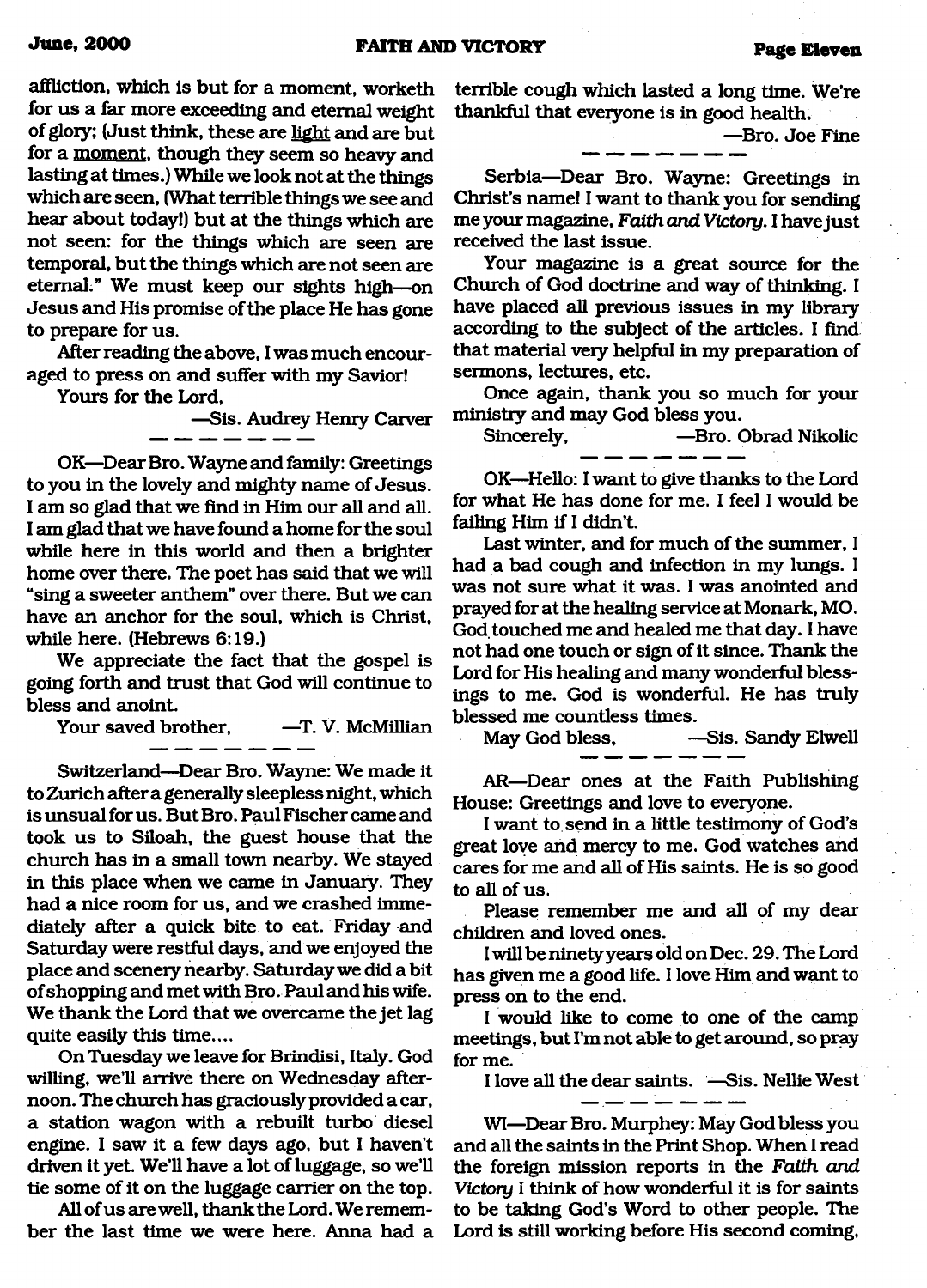and this makes my heart to have joy. There are so many who need the Lord.

Thank you for having Rudy on the prayer list. Our minister and a sister are going every Sunday after service to sing and pray with him. Rudy always asks me which day is today and will we be going to church. Oh, may God bless his soul until the end of his life.

I am very weak and tired. Next month I will be 82 years old. I know the Lord is with me every day, and He leads me in my life. Thanks and praise be to Him.

Best wishes and the Love of God to you,

—Sis. Martha Schmidt

# **LETTERS FROM THE MISSION FIELDS**



#### **From India...**

April 25,2000—Dear Bro. Wayne Murphey: Greetings to all the dear saints abroad in the precious name of Jesus Christ.

Our convention at Chaypankuzhy during the first week of April was a very blessed and victorious one. God helped us to conduct a five days Vacation Bible School at Karickom. One hundred and thirty children attended. It was real good. Fasting and prayer meetings on Easter day in different congregations resulted in the revival of the Church.

One of my sisters, Susamma Richard, passed away on April 17th at the age of 60. She laid in bed for three weeks, paralyzed, and died in hope as she was a bom again child of God.

There is drought in different parts of India. Many wells are dry. People walk many miles to get water. We thank God for His provision for us.

Yours in Him, —Bro. John Varghese

Honduras Report...

May 5, 2000—Dear Brethren: Greetings to you in Jesus' name. We returned from Honduras, April 5. The primary purpose of our trip was to do foundational work for the proposed school in Politilly, Roatan, Honduras. The following brethren went: Bro. and Sis. Jim Wall and friend, Harriet, Bro. Toney Samons and Bro. Keith Fuller.

After some delay due to ticketing, we arrived in Honduras, Sunday, March 26, where we were met by several from the congregation. We had a profitable service Sunday with the brethren. On Monday morning supplies were obtained to begin work on the school desks. Work began immediately under the leadership of Bro. Wall and Bro. Toney. Most of the week was given to completing the task of putting the desks together, building shutters for the windows, and electrical work. By Monday, April 2, all of this work was completed. It was a blessing to see the site looking more and more like a school.

During the week, Bro. Fuller and Bro. Tony Hamilton visited with the Director of Education for the Islands, Mr. Olivera. The purpose of the meeting was to obtain a permit for establishing a school. What we learned was profitable. There is a great need for English schools and English teachers. Mr. Olivera was very open to the idea of starting an English school. In fact, there is a ciy coming from Honduras for the teaching of English. We heard this request more than once.

Bro. Fuller also flew to the Capital, Tegucigalpa, to visit with the ACE Coordinator for Honduras. We received valuable information about the school system of Honduras, and how to work the ACE system there. We also learned we can order our curriculum through the coordinators, Mr. and Mrs. Mejia. While at their school, we found their staff busily engaged with 170 students. Their school is also in need of English speaking teachers.

On the last weekend of our stay we held services nightly in the chapel. Sis. Wall also conducted sister's meeting and children's meeting on successive days. The congregation is growing and is full of children. The saints seem to be encouraged, with several seeking the Lord for spiritual growth and help.

As of this date, we have 31 children preregistered in the school. This number could be larger as there is interest from others outside the congregation in the school. We are viewing this as an opportunity for further outreach and believe the Lord has something more in mind. Several parents expressed strong interest in taking evening classes. Most of the adults have less than a 6th grade education.

Now that much foundational work has been completed, we have made a list of accessories needed for the school. We will need the support of the saints at large. The families in the congregation are struggling financially. We are working on a system where the school could be financed by the parents based on what they can afford and freewill offerings from the states.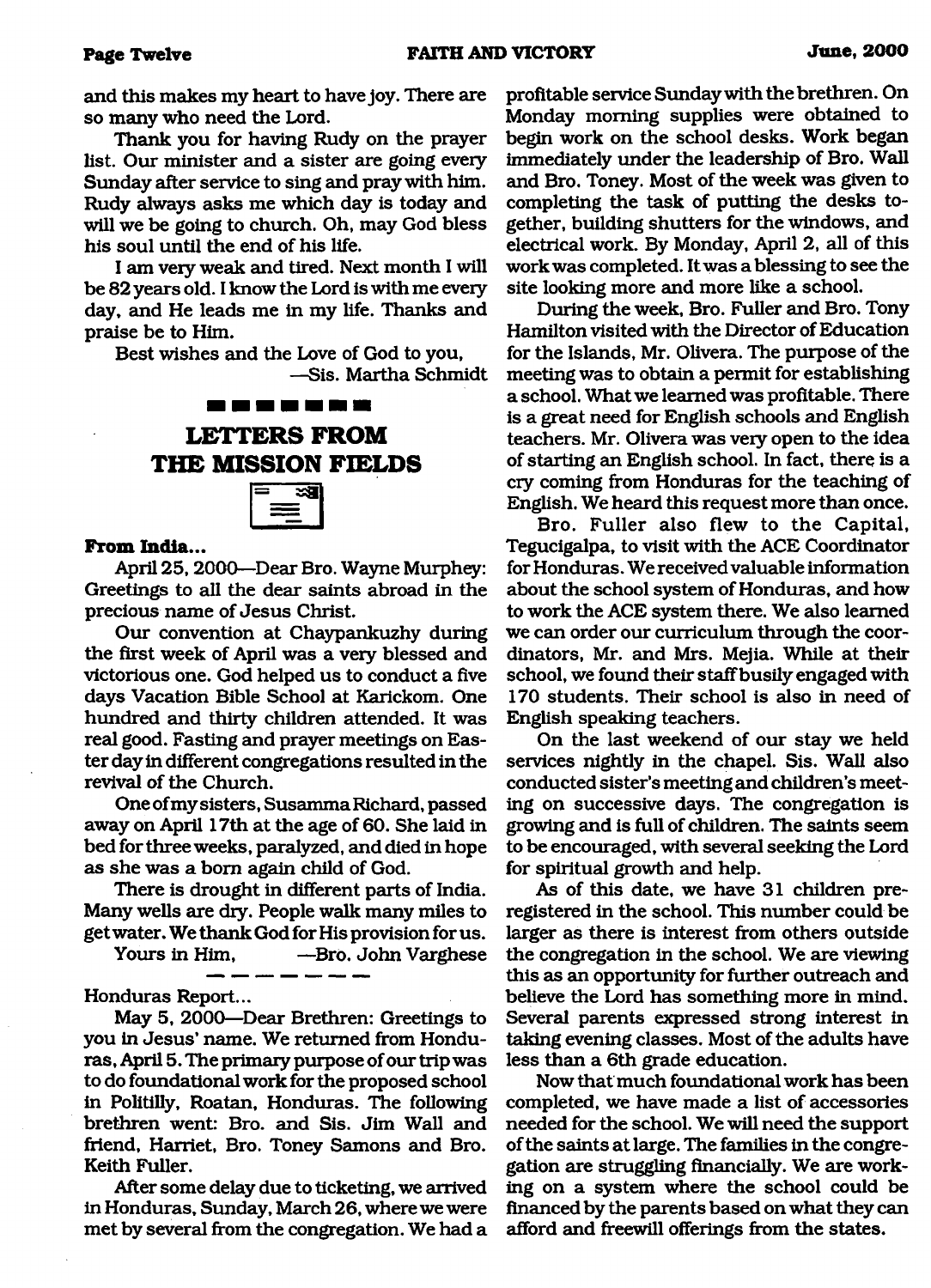Some of the immediate needs in getting started are: chairs, tables, computers, curriculum, file cabinets, etc. The curriculum is primarily paces. Each pace is \$2.00. Normally a child completes 15 paces per quarter. The cost can be partially or fully underwritten. You may request an accessory list and sign next to an item which you wish to underwrite totally or partially. You can get this list from Bro. Toney Samons, P.O. Box 173, Green Bank, WV, 24944.

Our target date for opening the school, Lord willing, is January 1, 2001.

In Christian love, —Bro. Keith Fuller

. . . . . . . **Words M atter** By

Mary Murphey

The derogatory phrase a political pundit used recently to describe the process of mothers giving birth shocked me. How has the miracle of new life come to be spoken of with such disrespect? I wondered, recoiling from his obnoxious choice of words. I bemoaned his disregard for the sensitivities of others, and you would too if I shared what he said. But if I did, you might bemoan that also.

As I think about it, the lack of restraint in our choice of words is getting to be all too common. Speaking with little regard for how our words affect others is an alarming trend.

I've known people who were actually proud of the uninhibited ability to "speak their mind." Usually they do, and most ungraciously. I've never known it to make them particularly popular.

"Words from a wise man's mouth are gracious," the Bible says, "but a fool is consumed by his own lips." (Ecc. 10:12.)

Countless examples could be offered to support the truth of that scripture. Farley, a stalker in California, killed seven people because of being ridiculed by a girl and her friends. School children frequently seek violent revenge because of the tormenting taunts of classmates.

"Sticks and stones may break my bones but words will never hurt me," is a lie. Words matter.

They matter to God too. So much that He says, "But I tell you that men will have to give account on the day of judgment for every careless word they have spoken. For by your words you will be acquitted, and by your words you will be condemned." (Matt. 12:36-37.) That's a scary thought—enough to make me pray, "Put a muzzle on my mouth, oh Lord!

Sometimes we don't realize just how harsh our speech becomes, especially when we're hurt or feeling outrage at some injustice or error. Even Christ's disciples fell prey to this weakness. They wanted to "call fire down from heaven" to destroy those who would not welcome Christ into their city. But Jesus rebuked them and said, "Ye know not what manner of spirit ye are of. For the Son of man is not come to destroy men's lives, but to save them." (Luke 9:54-56.)

What gracious words, even in response to rejection! Such grace is a characteristic worth attaining, especially since Christ modeled it for us. In fact, it should typify Christian behavior. "Let your speech be always with grace, seasoned with salt..." the apostle Paul said.

I remember the pleasing effect of gracious words once while assisting with a speech program at a school. The students in the class began to get a little rowdy. In response to this, the home room teacher lectured them into a cowed and sullen silence which made most everyone uncomfortable, adults included.

Sensing this overall discomfort, one of the speech instructors began to praise the students for the good things they had accomplished. Her words were like sunshine spilling into the room. The whole atmosphere changed and the class ended on a positive note.

"Kind words shine in the memories of others like the morning stars," someone said. Such is the power of gracious speech. Words do matter. They matter to God and they matter to the people around us. Let's keep that in mind when we open our mouths each day.

"Sticks and stones may break my bones but words will never hurt me."

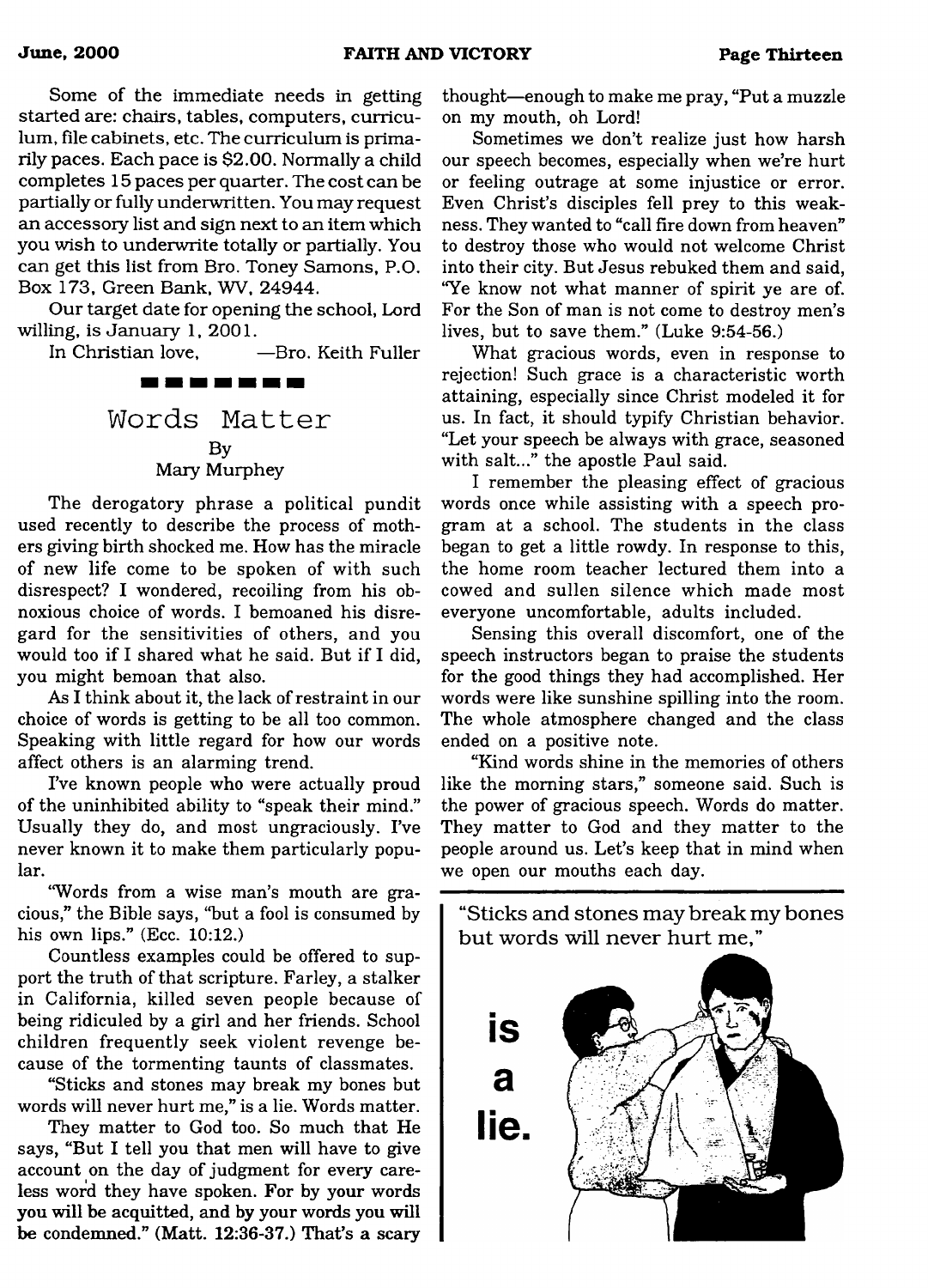When I was a boy of fourteen, my father was so ignorant I could hardly stand to have him around. But when I got to be twenty, I was astonished at how much he had learned. —Mark Twain



**Train up a child in** the way he **should go, then** go that way thyself. **— Selected A** **This is what a father ought to be about: helping his son to form the habit of doing right on his own initiative, rather than because he's afraid of some serious consequence. — Terence**

> *Whoever makes his father's heart to bleed, shall have a child that will revenge the deed.* **—** *F. Randolph*

> > *Live so that your son, when*

The most important thing a father

> can do for his children is to

> > love their mother. —Sel.

*people tell him that he reminds them of you, will stick out his chest—not his tongue. —Selected* **H**

**E**

**You** *don 't raise heroes, you* **T** *raise sons. And if you treat them like sons, they'll turn out to be heroes, even if it's just in your own eyes.*

*— Walter Schirra, Sr.*

**If fathers took their sons fishing** when they were young, they wouldn't **have to go hunting for them when they are older. — Selected**

**fl man ought to liue so that euerybody knows he is a Christian...and most of all, his** family ought to know. **All Accords**  $-$ D. L. Moody

**And these words, which I command thee this day, shall be in thine heart; And thou shalt teach them diligently unto thy children, and** shalt talk of them when thou sittest in thine house, and when thou walkest by the way, and when thou liest down, and when thou **risest up. — Deut. 6:6-7**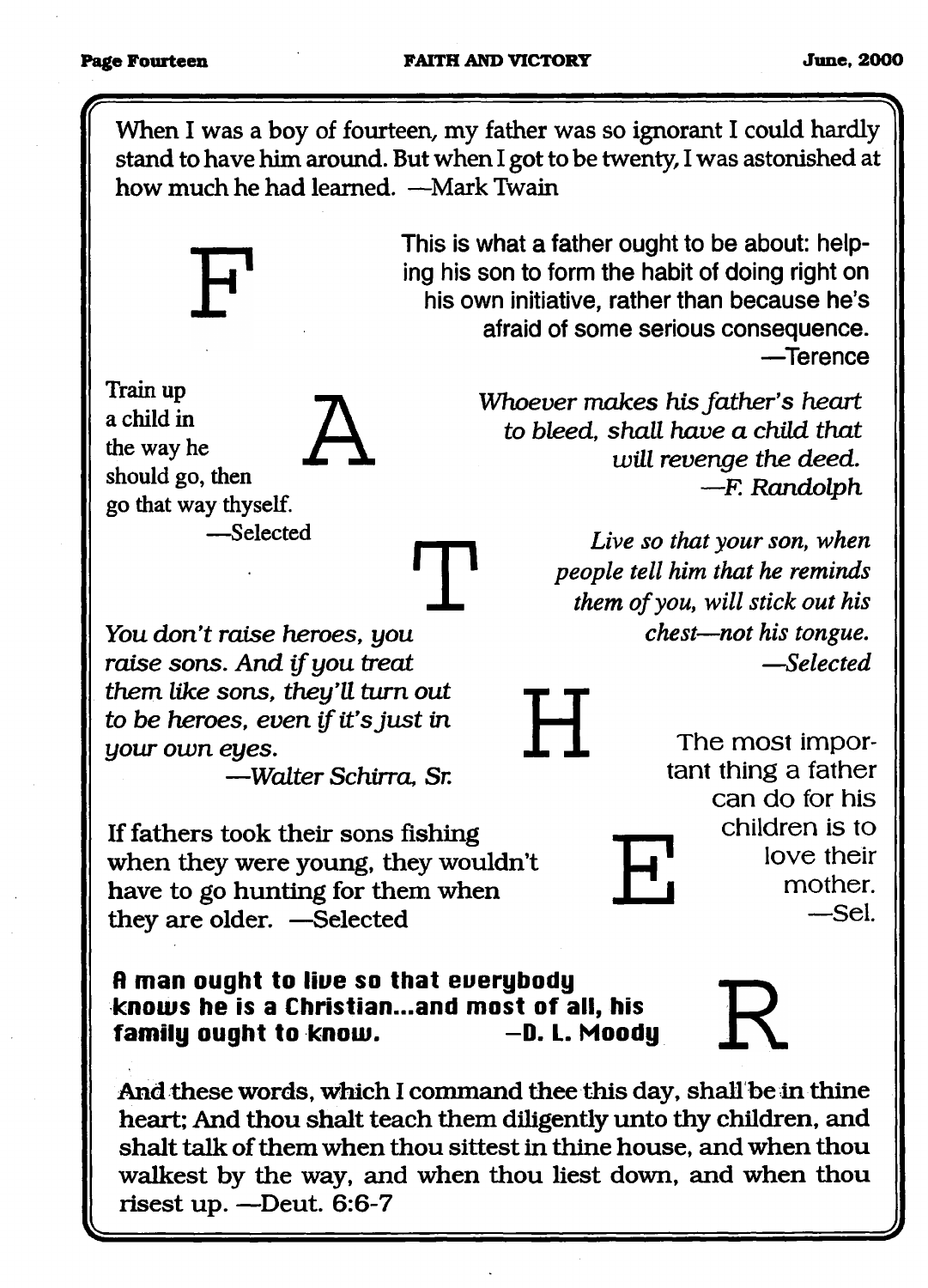### Where Is Now Thy God?

(Continued from last page 3.)

supreme Judge. Are you prepared for this, my friend?"

Laforest turned pale, but he quickly recovered himself, and replied,—"With death all is over. There is no God. But let us leave this subject and talk of something else. Did you see my mother before you came here?"

All Kemer's efforts to engage his friend in a serious conversation were fruitless. In this he could not succeed.

The next afternoon they were called before the tribunal. They left the prison, not to return to it again. Judicial forms were scarcely regarded;: these appeared unnecessary to judges who had already made, their decision. Laforest wished to defend himself and his friend. They would not allow him to utter a word.

; "Be silent!" cried the president. "Citizen Kemer and Citizen Laforest, you. are accused and convicted of having willfully. transgressed against the laws of the Republic, and you are therefore condemned to death. Lead them away."

They were taken into a courtyard, where they found many fellow-sufferers who were awaiting a like fate. More and more continually arrived. At last the tribunal concluded its sitting, because it found no one else to condemn. Not one of all the prisoners had been acquitted.

Soon an officer of the tribunal appeared with a list of the victims. They were all called out by name, and their hands tied behind their backs by two gendarmes. Then the gate was opened. They walked out, and were surrounded by a regiment of soldiers. The procession at once began to move towards the great marketplace, about a quarter of an hour's walk from the prison, in the center of which the instrument of slaughter was erected. An immense mob joined in the procession and quite surrounded it. They rejoiced and shouted as if they were proceeding to a festival. They even found pleasure in the bloody spectacles so frequently enacted before them, just as the citizens of Rome formerly delighted in the sufferings which the faithful Christians had to endure when they were cast to the wild beasts in the amphitheater.

The two men who had been such friends from early boyhood walked along together on this sad and solemn road. Laforest was very pale, and looked dark and gloomy; but sometimes a bitter smile played round his lips.

Kemer seemed quiet and composed. His lips moved too, but it was in prayer. He had indeed very much to say to his God, He had his own soul and that of his friend to commend to Him. He had his dearly beloved wife, and his little innocent children, so soon to be orphans, to lay upon the heart of Him who is the God of the widow and the Father of the orphans. He had, too, words of earnest supplication to plead for the poor misguided people who thought themselves so happy, and yet were really so unhappy. Thus occupied, he scarcely attended to what was passing around him. Suddenly he heard his name called out. It was the voice of his friend, for whom he had just pleaded for mercy. Laforest addressed him with great bitterness of heart in the words of the enemies of the Psalmist in the 42nd Psalm:—

"WHERE IS NOW THY GOD?"

"Thou hast served Him faithfully," he added, "and now He has forsaken you in this trouble. But *there is no* God. If there was one, you would not be here."

"Stop," cried Kemer, deeply and painfully moved; "Do not reproach Him whom you do not know." Arid then with solemn earnestness, he repeated the verse of the same Psalm which immediately follows the question Laforest had quoted: "Why art thou cast down, O my soul? and why art thou disquieted within me? hope in God, for I shall yet praise Him, who is the health Of my countenance, and my God."

"Yes, I shall yet praise Him," he added, as if inspired, "because He is my God now, as He has been from my youth up. I shall praise Him before His throne, for bringing me here too. Even now, if it be His will, it is not impossible for Him to preserve our lives, and to save us from death in the very presence of that instrument of death. He has done greater things than that."

"If He did that," said Laforest, with a scornful laugh which penetrated to the depths of Kemer's heart, "I would then believe in your oldwomanish fables of the one eternal God who concerns Himself about the fate of mankind, but—" Here he was interrupted by a loud and ever-louder repeated cry of "Halt!" The cry had begun behind the procession, and was now taken up by all those who accompanied it. The procession stood still; the soldiers who marched before had already stopped. The commanding officer called out with the voice of a lion, and yet only those nearest to him heard his command, $\ddot{\quad}$ 

 $\frac{1}{2}$  ,  $\frac{1}{2}$  ,  $\frac{1}{2}$  ,  $\frac{1}{2}$ 

"Forward! Forward!"